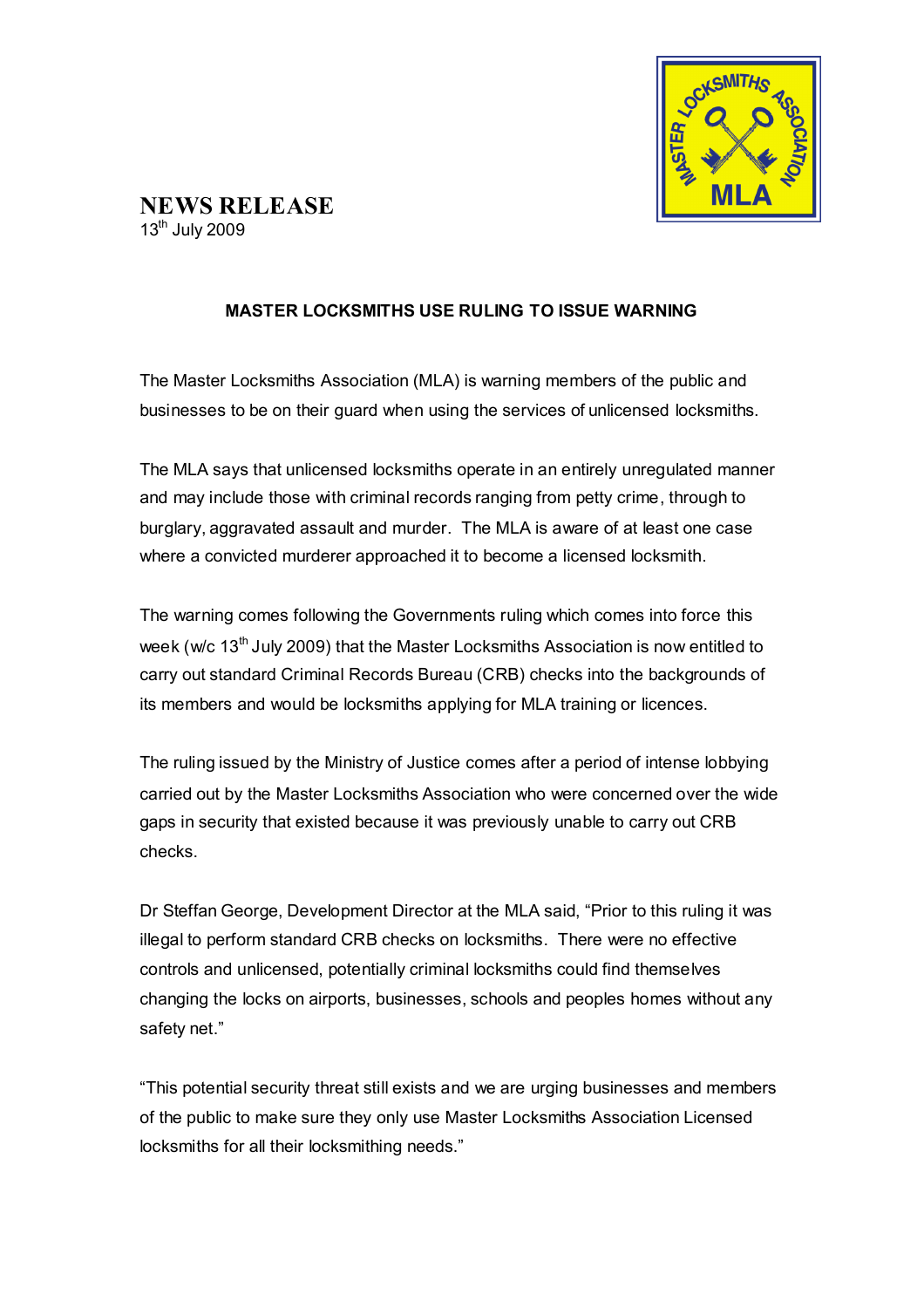"People often don't realise that a locksmith is trained to overcome all forms of physical security and that if he or she installs your locks or cuts your keys in the first place then they will have the knowledge to gain access to your property, and the ability to make copies of keys. They effectively have your front door keys and could literally walk into your home or business anytime they choose, without your knowledge of them ever having been there."

The MLA is also urging any organisation responsible for young or vulnerable people to reviewits security.

Said Dr George, "If you've had your locks fitted by a locksmith before this ruling, it makes sense to check that the locksmith you used is still currently a MLA Licensed locksmith. If not, we would encourage you to satisfy yourself as to the integrity of your security or to change your locks using a MLA licensed locksmith."

The MLA currently carries out regular inspections on its licensed members. These inspections include checks on the quality and performance of work done, the presence of audit trails, advice given as well as spot checks on actual installations. The CRB checks will add a vital layer of additional security to the consumer using an MLA Licensed Locksmith.

The MLA's request that it be added to the exceptions order for the Rehabilitation of Offenders act, thereby allowing it to carry out standard CRB checks was supported by Maria Eagle, the Minister of State, Government Equalities Office, who said at a recent sitting in the House of Commons  $(30<sup>th</sup>$  June 2009), "Before giving somebody access to house keys or, even more crucially, the keys to a hospital or an old peoples home, it is not unreasonable to expect that person to have been checked and assessed as being trustworthy and honest."

The campaign was also supported by the Association of Chief Police Officers (ACPO) as well as various MPs.

Anyone wishing to contact the MLA or to find details of their nearest MLA Licensed locksmith can do so by visiting www.locksmiths.co.uk

**Ends**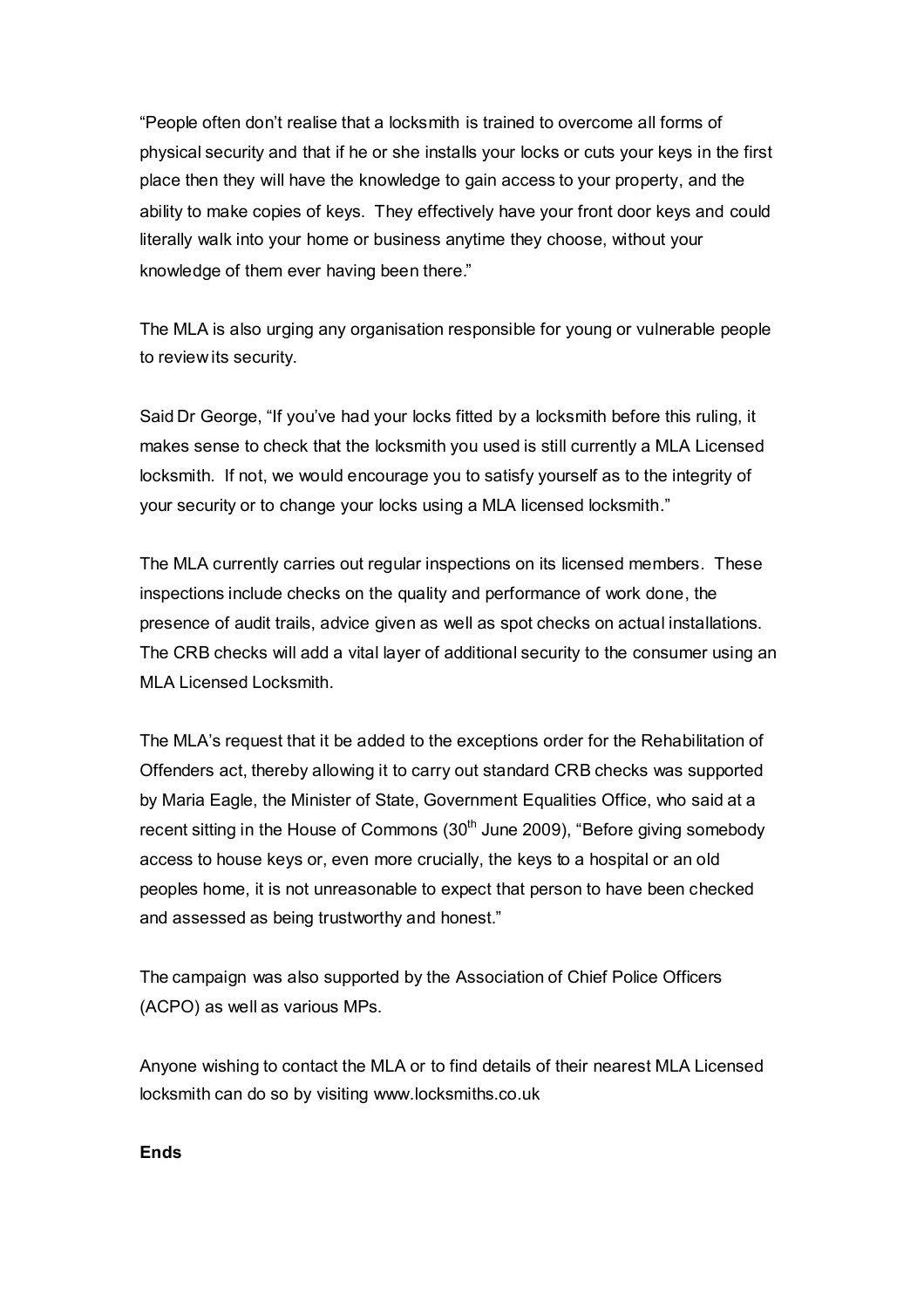## **Media Contact:**

Stefan Lepkowski / Sujarda Sadanandan / Rachel Reay on 0191 265 7765 Karol Marketing Group The Old Pub East Quayside Newcastle upon Tyne NE6 1LR

stefan@karolmarketing.com / sujarda@karolmarketing.com / rachel@karolmarketing.com

## **Notes to Editors**

- 1. The Rehabilitation of Offenders Act 1974 introduced limitations on the requirement by members of the public to disclose previous convictions when applying for positions of employment. The thought behind this was to enable ex-offenders to find work without their previous criminal history prejudicing their chances of employment.
- 2. Although generally it is desirable to encourage employment of ex-offenders by allowing their convictions to become 'spent', there are certain positions of such sensitivity that disclosure of all convictions should be made available when requested.
- 3. Where members of society are at risk or vulnerable, such as might be the case with children and the elderly, the Rehabilitation of Offenders Act 1974 has a number of exceptions to the order which removes the right of ex-offenders to 'not disclose' details of past convictions. The Criminal Records Bureau (CRB) is the organisation that manages the records associated with ex offenders.
- 4. Prior to the ruling made on the  $6<sup>th</sup>$  July 2009 and signed on the 10<sup>th</sup> July 2009 the Master Locksmiths Association was not legally able to carry out CRB checks. This meant that the Association had no way of vetting its membership or those who wished to make use of its training.
- 5. Since locksmiths have access to all sorts of establishments, from schools to airports, the MLA has rightly been concerned at the lack of control and security within the industry. The MLA sees the Governments decision to allow them to carry out CRB checks as recognition of the problem and a valuable first step in tightening up procedures within a largely unregulated industry.

## **About the MLA**

The Master Locksmiths Association (MLA) was established over 50 years ago to set and promote standards of conduct, practice and materials within locksmithing. With circa 1400 members in the UK and some in the rest of the world, the MLA is recognised as the authoritative body for locksmithing by the police, home office and other leading organisations such as the British Standards Institute.